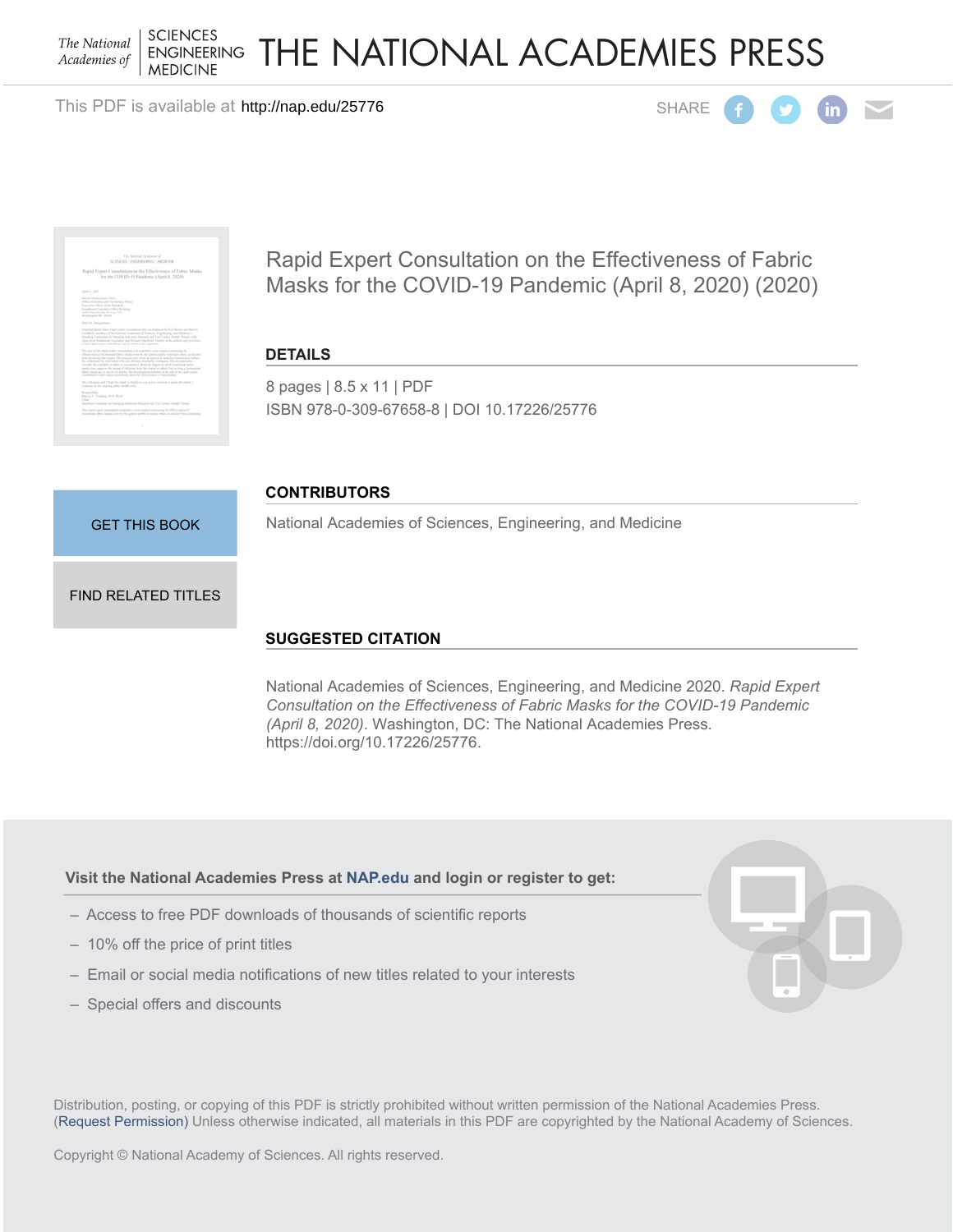# The National Academies of SCIENCES · ENGINEERING · MEDICINE

# Rapid Expert Consultation on the Effectiveness of Fabric Masks for the COVID-19 Pandemic (April 8, 2020)

April 8, 2020

Kelvin Droegemeier, Ph.D. Office of Science and Technology Policy Executive Office of the President Eisenhower Executive Office Building 1650 Pennsylvania Avenue, NW Washington, DC 20504

Dear Dr. Droegemeier:

Attached please find a rapid expert consultation that was prepared by Rich Besser and Baruch Fischhoff, members of the National Academies of Sciences, Engineering, and Medicine's Standing Committee on Emerging Infectious Diseases and 21st Century Health Threats, with input from Sundaresan Jayaraman and Michael Osterholm. Details on the authors and reviewers of this rapid expert consultation can be found in the Appendix.

The aim of this rapid expert consultation is to respond to your request concerning the effectiveness of homemade fabric masks worn by the general public to protect others, as distinct from protecting the wearer. The request stems from an interest in reducing transmission within the community by individuals who are infected, potentially contagious, but asymptomatic. Overall, the available evidence is inconclusive about the degree to which homemade fabric masks may suppress the spread of infection from the wearer to others. For as long as homemade fabric masks are in use by the public, the investigations outlined at the end of the rapid expert consultation could reduce uncertainty about the effectiveness of these masks.

My colleagues and I hope this input is helpful to you as you continue to guide the nation's response in this ongoing public health crisis.

Respectfully, Harvey V. Fineberg, M.D., Ph.D. Chair Standing Committee on Emerging Infectious Diseases and 21st Century Health Threats

This rapid expert consultation responds to your request concerning the effectiveness of homemade fabric masks worn by the general public to protect others, as distinct from protecting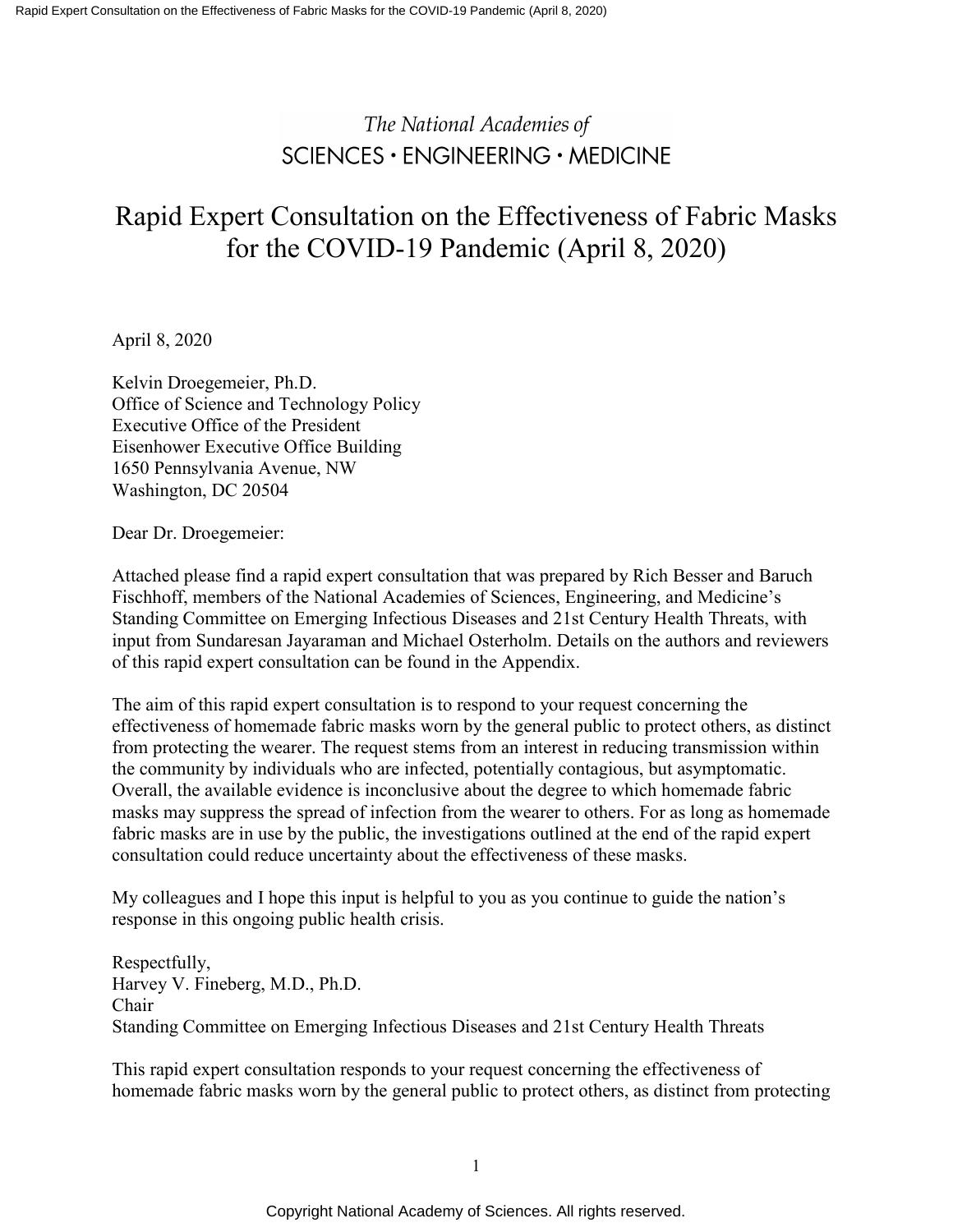the wearer. The request stems from an interest in reducing transmission within the community by individuals who are infected, potentially contagious, but asymptomatic or presymptomatic. As discussed below, the answer depends on both the masks themselves and how infected individuals use them.

The following analysis is restricted to the effectiveness of homemade fabric masks, of the sort illustrated in recommendations<sup>[1](#page-2-0)</sup> directed at the general public, in terms of their ability to reduce viral spread during the asymptomatic or presymptomatic period. It does not apply to either N95 respirators or medical masks.

In considering the evidence about the potential effectiveness of homemade fabric masks, it is important to bear in mind how a respiratory virus such as SARS-CoV-2 spreads from person to person. Current research supports the possibility that, in addition to being spread by respiratory droplets that one can see and feel, SARS-CoV-2 can also be spread by invisible droplets, as small as 5 microns (or micrometers), and by even smaller bioaerosol particles.<sup>[2](#page-2-1)</sup> Such tiny bioaerosol particles may be found in an infected person's normal exhalation.<sup>[3](#page-2-2)</sup> The relative contribution of each particle size in disease transmission is unknown.

There is limited research on the efficacy of fabric masks for influenza and specifically for SARS-CoV-2. As we describe below, the few available experimental studies have important limitations in their relevance and methods. Any type of mask will have its own capacity to arrest particles of different sizes. Even if the filtering capacity of a mask were well understood, however, the degree to which it could in practice reduce disease spread depends on the unknown role of each particle size in transmission.

Asymptomatic but infected individuals are of special concern, and the particles they would emit from breathing are predominantly bioaerosols. To complicate matters further, different individuals vary in the extent to which they emit bioaerosols while breathing. Because of the concern with spread from asymptomatic individuals, who, unlike symptomatic persons, may be out and about, this rapid expert consultation includes the effects of fabric masks on bioaerosol transmission.

 $\overline{a}$ 

<span id="page-2-0"></span><sup>1</sup> Centers for Disease Control and Prevention (CDC) Recommendation Regarding the Use of Cloth Face Coverings, Especially in Areas of Significant Community-Based Transmission in response to COVID-19.

https://www.cdc.gov/coronavirus/2019-ncov/prevent-getting-sick/cloth-face-cover.html.

<span id="page-2-1"></span><sup>&</sup>lt;sup>2</sup> Gralton et al. (2011) noted the following in regard to particulate size and the importance of airborne precautions whenever there is a risk of both droplet and aerosol transmission: "Regardless of the complexities and limitations of sizing particles and the contention of size cut-offs, it remains that particles have been observed to occupy a size range between 0.05 and 500 microns. Even using the conservative cut-off of 10 microns, rather than the 5 micron to define between airborne and droplet transmission, this size range indicates that particles do not exclusively disperse by airborne transmission or via droplet transmission but rather avail of both methods simultaneously. This suggestion is further supported by the simultaneous detection of both large and small particles. In line with these observations and logic, current dichotomous infection control precautions should be updated to include measures to contain both modes of aerosolised transmission. This may require airborne precautions to be used when at risk of any aerosolized infection, as airborne precautions are considered as a step-up from droplet precautions." Gralton et al. 2011. The role of particle size in aerosolised pathogen transmission: A review. *Journal of Infection* 62(1):1-13. DOI: 10.1016/j.jinf.2010.11.010.

<span id="page-2-2"></span><sup>3</sup> National Academies of Sciences, Engineering, and Medicine. 2020. *Rapid Expert Consultation on the Possibility of Bioaerosol Spread of SARS-CoV-2 for the COVID-19 Pandemic (April 1, 2020).* Washington, DC: The National Academies Press. https://doi.org/10.17226/25769.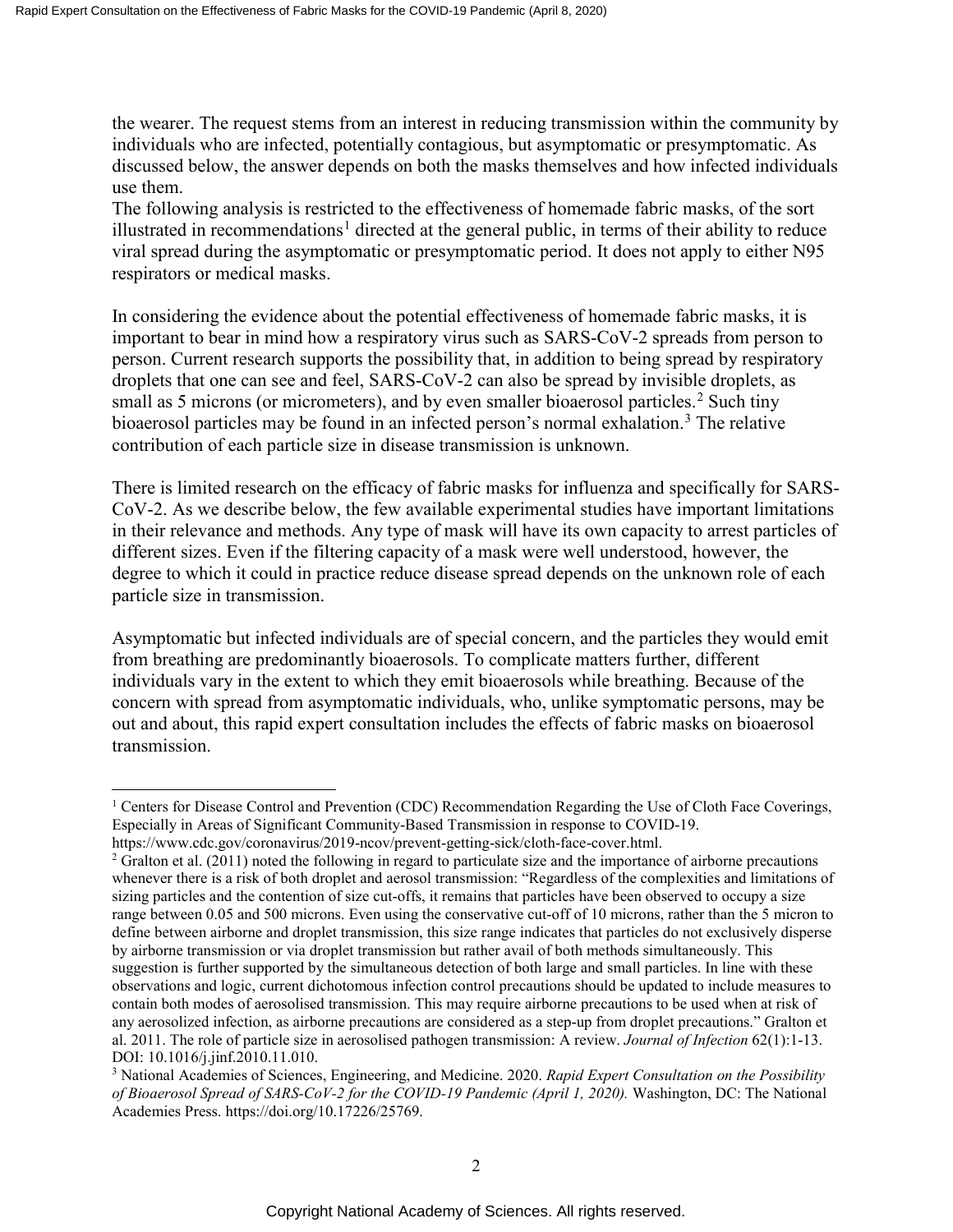# **IMPACT OF MASK DESIGN AND FABRICATION ON PERFORMANCE**

Any effects of fabric masks will depend on how and how well they are made. In an unpublished study whose raw data are not currently available, Jayaraman et al.<sup>[4](#page-3-0)</sup> examined a range of fabricbased filtration systems, in terms of how well they stopped particles (filtration efficiency) and how much they impeded breathing (differential pressure, Delta-P, the measured pressure drop across the material, which determines the resistance of the material to air flow).<sup>[5](#page-3-1)</sup> The study varied fabric type (woven, woven brushed, knitted, knitted brushed, knitted pile), material type (cotton, polyester, polypropylene, silk), fabric parameters (fabric areal density, yarn linear density, fabric weight), and construction type (number of layers, orientation of the layers). The study found wide variation in filtration efficiency. A mask made from a four-layer woven handkerchief fabric, of a sort that might be found in many homes, had 0.7% filtration efficiency for 0.3 micron size particles and a Delta-P of 0.1". Much higher filtration efficiency was observed with filters created specifically for the research from a five-layer woven brushed fabric (35.3% of the particles were trapped) and from four layers of polyester knitted cut-pile fabric (50% of the particles were trapped with a Delta-P of 0.2").

The greater a mask's breathing resistance, which is reflected in a higher Delta-P, the more difficult it is for users to wear it consistently, and the more likely they are to experience breathing difficulties when they do.<sup>[6](#page-3-2)</sup> Although Jayaraman et al. did not measure breathing resistance directly, almost all of the masks they tested would be expected to have breathing resistance within the range of commercial N95 respirators. One mask that used 16 layers of the handkerchief fabric, in order to increase filtration efficiency (63% efficiency with a Delta-P of 0.425"), had breathing resistance greater than that of commercial N95 respirators, which would cause great discomfort to many wearers and cause some to pass out.

An additional consideration in the effectiveness of any mask is how well it fits the user.<sup>[7](#page-3-3)</sup> Even with the best material, if a mask does not fit, virus-containing particles can escape through creases and gaps between the mask and face. Leakage can also occur if the holding mechanism (e.g., straps, Velcro®) is weak. We found no studies of non-expert individuals' ability to produce properly fitting masks. Nor did we find any studies of the effectiveness of masks produced by professionals, when following instructions available to the general public (e.g., online). Given the current Centers for Disease Control and Prevention (CDC) recommendation to wear cloth face coverings in public settings in areas of significant community-based transmission, additional research should examine the ability of the general public to produce properly fitted fabric masks when following communications and instructions.

 $\overline{\phantom{a}}$ 

<span id="page-3-0"></span><sup>4</sup> Jayaraman et al. *Pandemic Flu—Textile Solutions Pilot: Design and Development of Innovative Medical Masks*, Final Technical Report, Georgia Institute of Technology, Atlanta, Georgia, submitted to CDC, February 14, 2012.

<span id="page-3-1"></span><sup>&</sup>lt;sup>5</sup> The tests were conducted according to ASTM F2299-3 test method using poly-dispersed sodium chloride aerosol particles with an airflow rate of 30L/min and airflow velocity of 11 cm/s. Aerosol sizes measured: 0.1, 0.2, 0.3, 0.4, 0.5, 0.7, 1, and 2 microns.

<span id="page-3-2"></span><sup>6</sup> 3M™ Health Care Particulate Respirator and Surgical Masks, Healthcare Respirator Brochure, 3M Company, Minnesota.

<span id="page-3-3"></span><sup>&</sup>lt;sup>7</sup> Davies et al. (2013) noted that, "Although any material may provide a physical barrier to an infection, if as a mask it does not fit well around the nose and mouth, or the material freely allows infectious aerosols to pass through it, then it will be of no benefit." Davies et al. 2013. Testing the efficacy of homemade masks: Would they protect in an influenza pandemic? *Disaster Medicine and Public Health Preparedness* 7(4):413-418. DOI: 10.1017/dmp.2013.43.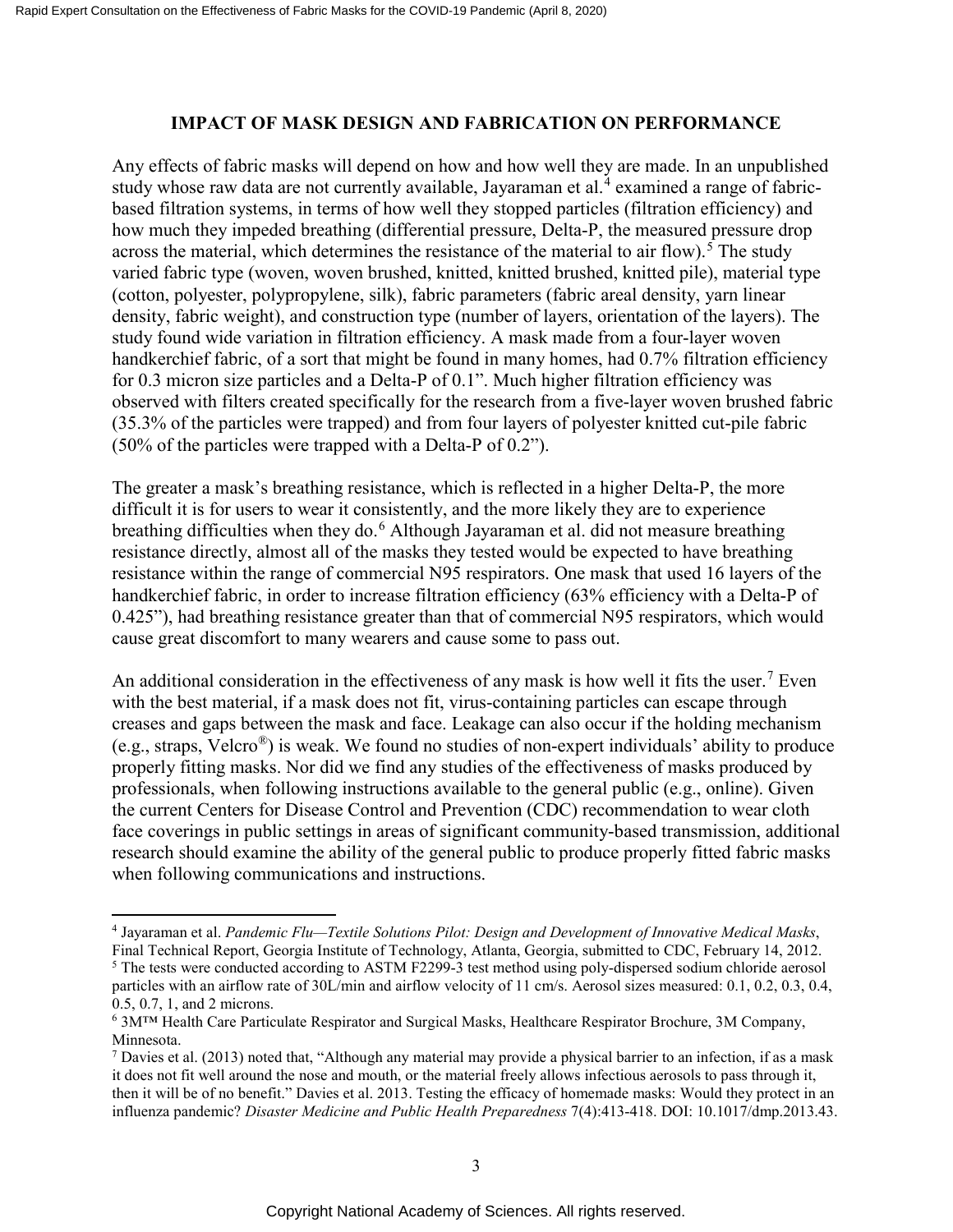#### **ROLE OF THE WEARER**

The effectiveness of homemade fabric masks will also depend on the wearer's behavior. Even if a mask could fit well, its effectiveness still depends on how well the wearer puts it on and keeps it in place. As mentioned, breathing difficulty can impede effective use (e.g., pulling a mask down), as can moisture from the wearer's breath. Moisture saturation is inevitable with fabrics available in most homes. Moreover, moisture can trap the virus and become a potential contamination source for others after a mask is removed.

# **EFFECTIVENESS OF HOMEMADE FABRIC MASKS IN PROTECTING OTHERS**

Several experimental studies have examined the effects of fabric masks on the transmission of droplets of various sizes.

Anfinrud et al. $8$  shared via email that they used sensitive laser light-scattering procedures to detect droplet emission while people were speaking. The authors found that "a damp homemade cloth facemask" reduced droplet emission to background levels (when users said "Stay Healthy" three times). However, when a fabric is dampened, the yarns can swell over time, potentially altering its filtering performance. That swelling will depend on the fabric: cotton swells readily, synthetics less so. In an unpublished follow-up experiment, Anfinrud et al. repeated their study with a variety of dry (not moistened) cloths, including a standard workers dust mask (not certified N95) and a mask rigged from an airline eye covering. They found that all of these masks reduced droplet emission generated by speech to background level.<sup>[9](#page-4-1)</sup>

Bae et al. (2020) evaluated the effectiveness of surgical and cotton masks in filtering SARS-CoV-2.[10](#page-4-2) They found that neither kind of mask reduced the dissemination of SARS-CoV-2 from the coughs of four symptomatic patients with COVID-19 to the environment and external mask surface. The study used disposable surgical masks (180 mm  $\times$  90 mm, 3 layers [inner surface] mixed with polypropylene and polyethylene, polypropylene filter, and polypropylene outer surface], pleated, bulk packaged in cardboard; KM Dental Mask, KM Healthcare Corp) and reusable 100% cotton masks (160 mm  $\times$  135 mm, 2 layers, individually packaged in plastic; Seoulsa). The median viral loads of nasopharyngeal and saliva samples from the four participants were 5.66 log copies/mL and 4.00 log copies/mL, respectively. The median viral loads after coughs without a mask, with a surgical mask, and with a cotton mask were similar: 2.56 log copies/mL, 2.42 log copies/mL, and 1.85 log copies/mL, respectively. All swabs from the outer mask surfaces of the masks were positive for SARS-CoV-2, whereas swabs from three out of the four symptomatic patients from the inner mask surfaces were negative. Note that this study focused on symptomatic patients who coughed.

 $\overline{\phantom{a}}$ 

<span id="page-4-0"></span><sup>8</sup> Anfinrud et al. In Press. Could SARS-CoV-2 be transmitted via speech droplets? *New England Journal of Medicine*. https://doi.org/10.1101/2020.04.02.20051177.

<span id="page-4-1"></span><sup>9</sup> Personal communication, Adriaan Bax, National Institutes of Health, April 4, 2020.

<span id="page-4-2"></span> $^{10}$  Bae et al. 2020. Effectiveness of surgical and cotton masks in blocking SARS-CoV-2: A controlled comparison in 4 patients. *Annals of Internal Medicine*. DOI: 10.7326/M20-1342.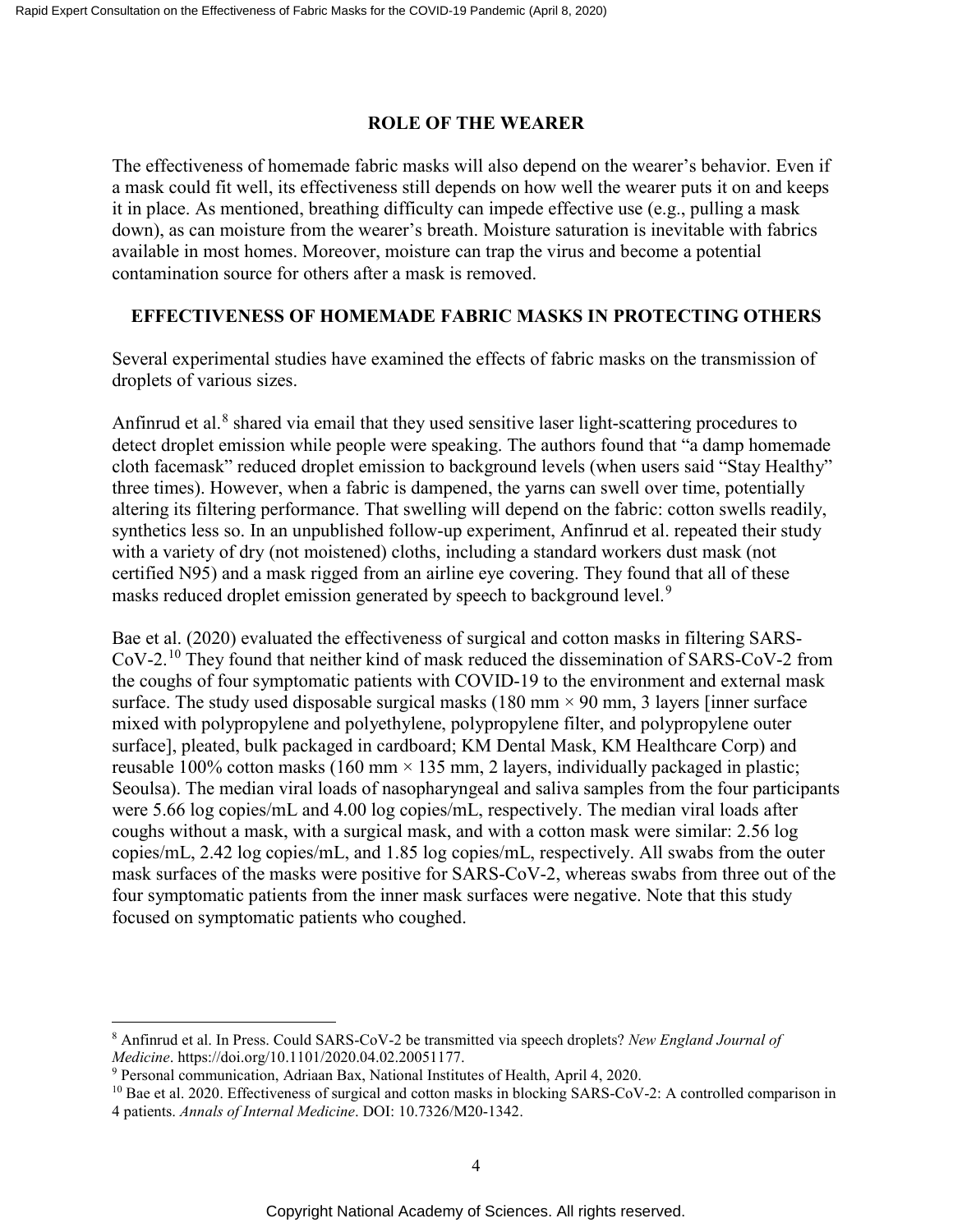Rengasamy et al.  $(2010)^{11}$  $(2010)^{11}$  $(2010)^{11}$  tested the filtration performance of five common household fabric materials: sweatshirts, T-shirts, towels, scarves, and cloth masks (of unknown material) in a laboratory setting. These fabric materials were tested for sprays having both similar and diverse particle sizes (monodisperse and polydisperse). The range of sizes used in the study (0.02-1 micron) includes that of potential virus-containing droplets.<sup>[12](#page-5-1)</sup> The study projected the particles at face velocities, typical of breathing at rest and during exertion (5.5 and 16.5 cm/s). The test also examined N95 respirator filter media. At the lower velocity, 0.12% of particles penetrated the N95 respirator material; at the higher velocity, penetration was less than 5%. For the five common household fabric materials, across the tests, penetration ranged from about 40-90%, indicating a 10-60% reduction. The authors concluded that common fabric materials may provide a low level of protection against nanoparticles, including those in the size ranges of virus-containing particles in exhaled breath (0.02-1 micron). However, Gralton et al. (2011) found particles generated from respiratory activities range from 0.01 up to 500 microns, with a particle size range of 0.05 to 500 microns associated with infection. They stress the need for airborne precautions to be used when at risk of any aerosolized infection, as airborne precautions are considered as a step-up from droplet precautions.

Davies et al.  $(2013)^{13}$  $(2013)^{13}$  $(2013)^{13}$  had 21 healthy volunteers make their own face masks from fresh, unworn cotton t-shirts. This is the only study we found with user-made masks. Participants then coughed into a box, when wearing their own mask, a surgical mask, or no mask. They received no help or guidance from the researcher in making or fitting their masks. The researchers took samples of particles settling onto agar plates and a Casella slit sampler in the box. Under the baseline conditions of no mask, only a small number of colony-forming units (indicative of bacteria) were detected, limiting the opportunity to demonstrate reductions. Still, the investigators reported that both homemade and surgical masks reduced the number of large-sized microorganisms expelled by volunteers, with the surgical mask being more effective.

van der Sande et al. (2008)<sup>[14](#page-5-3)</sup> examined the extent to which respirator masks, surgical masks, and tea-cloth masks made by the researchers would reduce tiny (0.02-1 micron) particle counts on one side of the mask compared to the other. They used burning candles in a test room to generate particles. Two of the study's three experiments examined the protection afforded the wearer (reduced particle counts inside the masks compared to outside). Although not directly germane to the question of protecting others, the study found a modest degree of protection for the wearer from cloth masks, an intermediate degree from surgical masks, and a marked degree with the equivalent of N95 masks. For example, among adults, N95 masks provided 25 times the protection of surgical masks and 50 times the protection of cloth masks. The study's third

 $\overline{\phantom{a}}$ 

<span id="page-5-0"></span><sup>&</sup>lt;sup>11</sup> Rengasamy et al. 2010. Simple respiratory protection—evaluation of the filtration performance of cloth masks and common fabric materials against 20-1000 nm size particles. *Annals of Occupational Hygiene* 54(7):789-798. https://doi.org/10.1093/annhyg/meq044.

<span id="page-5-1"></span><sup>&</sup>lt;sup>12</sup> According to Gralton et al. (2011), particles generated from respiratory activities range from 0.01 up to 500 microns, with a particle size range of 0.05 to 500 microns associated with infection. Gralton et al. 2011. The role of particle size in aerosolised pathogen transmission: A review. *Journal of Infection* 62:1-13. DOI: 10.1016/j.jinf.2010.11.010.

<span id="page-5-2"></span><sup>&</sup>lt;sup>13</sup> Davies et al. 2013. Testing the efficacy of homemade masks: Would they protect in an influenza pandemic? *Disaster Medicine and Public Health Preparedness* 7(4):413-418. DOI: 10.1017/dmp.2013.43.

<span id="page-5-3"></span><sup>14</sup> van der Sande et al. 2008. Professional and home-made face masks reduce exposure to respiratory infections among the general population. *PLOS ONE* 3(7):e2618. DOI: 10.1371/journal.pone.0002618.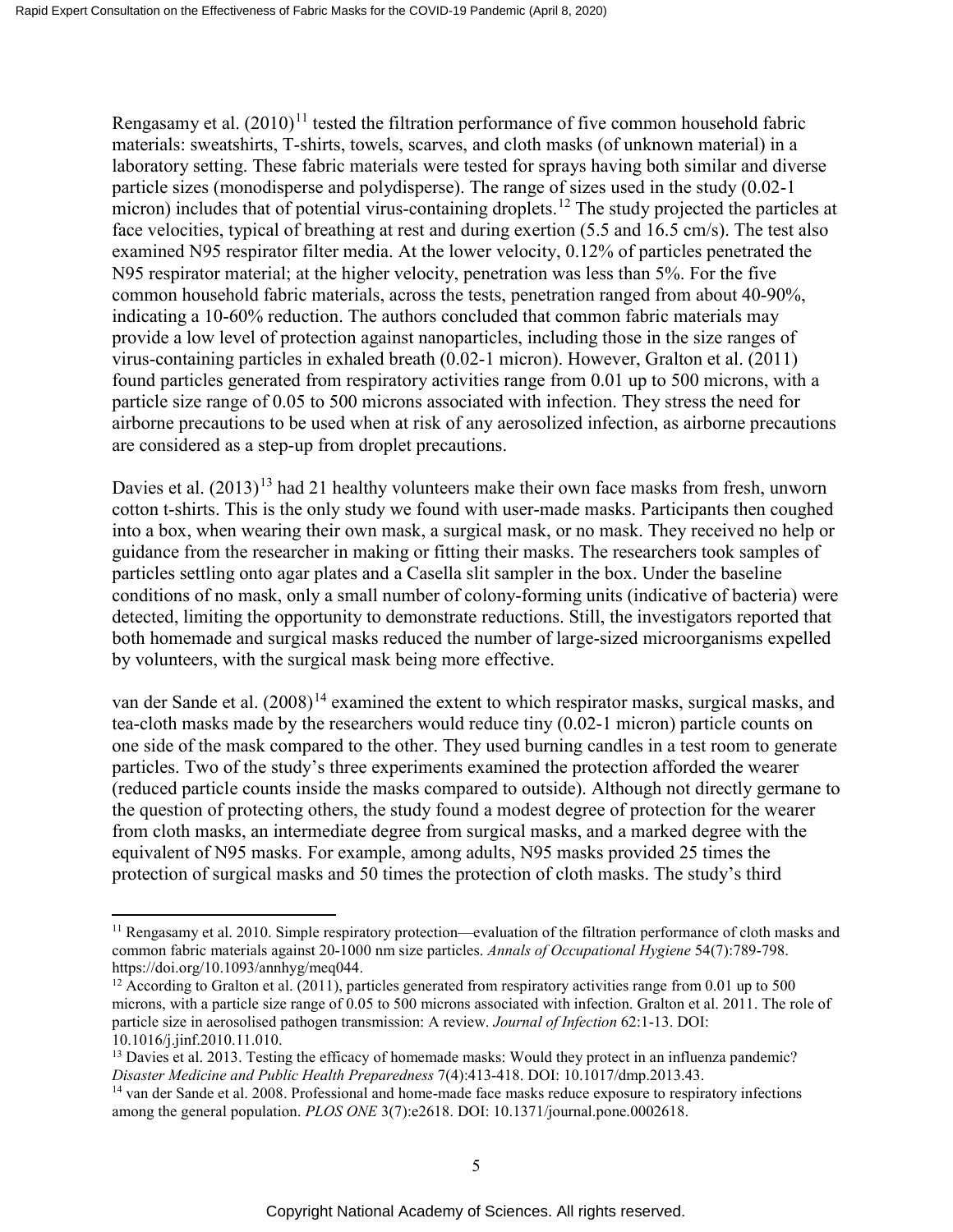experiment tested the effectiveness of the three masks at reducing emissions from a simulation dummy head that produced uniform "exhalations." It found that cloth masks reduced emitted particles (leakage) by one-fifth, surgical masks reduced it by one-half, and N95-equivalent masks reduced it by two-thirds.

MacIntyre et al.  $(2015)^{15}$  $(2015)^{15}$  $(2015)^{15}$  conducted a randomized controlled trial comparing infection rates of 1,607 hospital health care workers wearing cloth (two layers, made of cotton) or medical masks (three layers, made of non-woven material) while performing their normal tasks. Workers who used cloth masks experienced much higher rates of influenza-like illness (relative risk = 13.00, 95% confidence interval 1.59 to 100.07). This study measured the protective effect for the wearer, rather than the protection of others from the wearer, and did not include a condition with individuals wearing no masks.

# **EFFECT ON USERS' RISK BEHAVIOR**

In our rapid review, we found no studies of the effects of wearing masks on users' behavior. Speculatively, for some users, masks could provide a constant reminder of the importance of social distancing, as well as signal its importance to others, strengthening the social norm of social distancing. Conversely, for some users, masks might "crowd out" other precautionary behaviors, giving them a feeling that they have done enough to protect themselves and others. Prior research, conducted in less intense settings, could support either speculation. Focused research could help determine when precautionary behaviors reinforce or displace one another.

It is critically important that any discussion of homemade fabric masks reinforce the central importance of physical distancing and personal hygiene (frequent handwashing) in reducing spread of infection.

# **CONCLUSIONS**

There are no studies of individuals wearing homemade fabric masks in the course of their typical activities. Therefore, we have only limited, indirect evidence regarding the effectiveness of such masks for protecting others, when made and worn by the general public on a regular basis. That evidence comes primarily from laboratory studies testing the effectiveness of different materials at capturing particles of different sizes.

The evidence from these laboratory filtration studies suggests that such fabric masks may reduce the transmission of larger respiratory droplets. There is little evidence regarding the transmission of small aerosolized particulates of the size potentially exhaled by asymptomatic or presymptomatic individuals with COVID-19. The extent of any protection will depend on how the masks are made and used. It will also depend on how mask use affects users' other precautionary behaviors, including their use of better masks, when those become widely available. Those behavioral effects may undermine or enhance homemade fabric masks' overall effect on public health. The current level of benefit, if any, is not possible to assess.

<span id="page-6-0"></span>l <sup>15</sup> MacIntyre et al. 2015. A cluster randomised trial of cloth masks compared with medical masks in healthcare workers. *BMJ Open* 5(4):e006577. DOI: 10.1136/bmjopen-2014-006577.